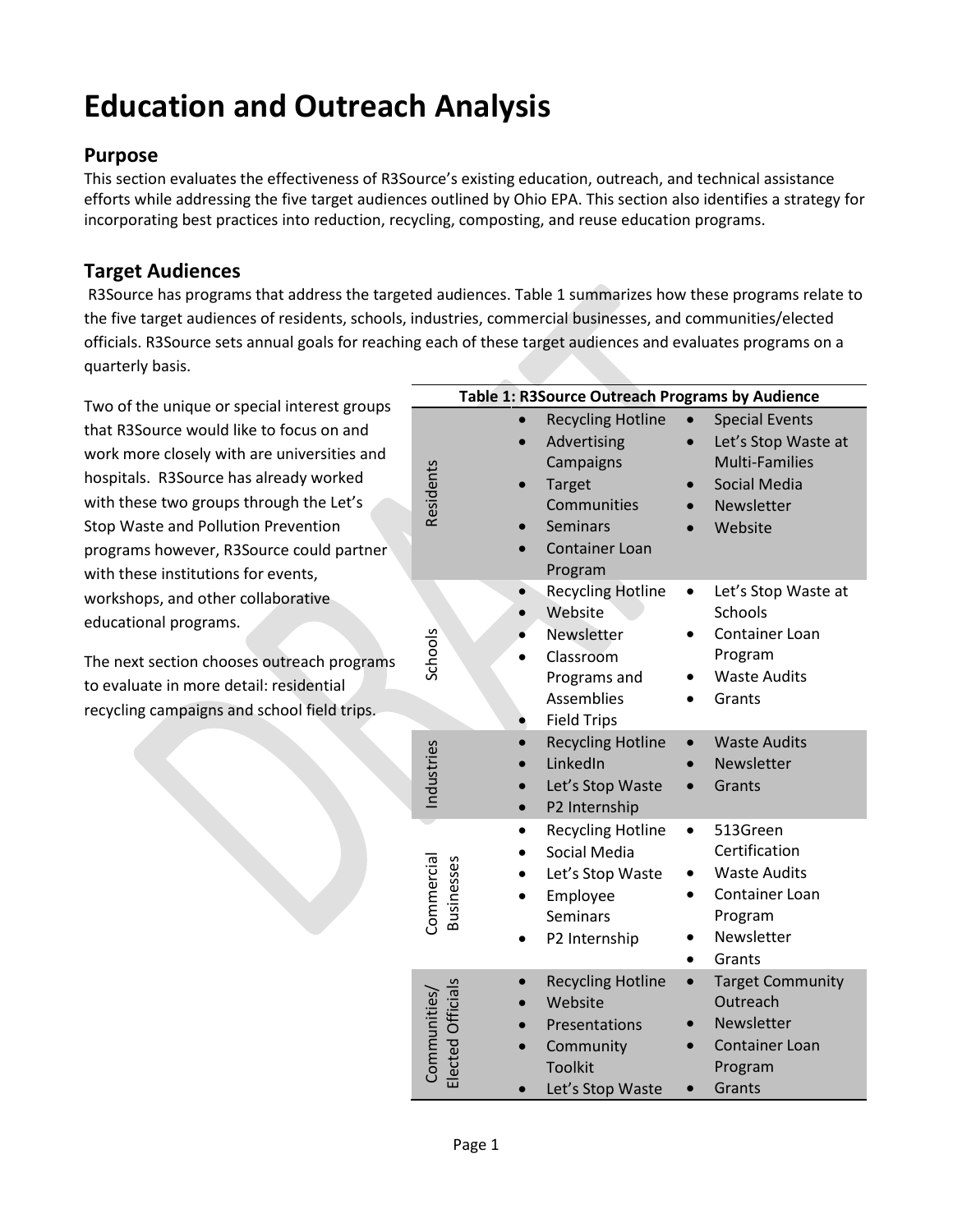## **Existing Program for Residents: Residential Recycling Campaign Overview and Employing Social Marketing Principles**

Most years, R3Source conducts a county-wide marketing campaign to promote residential recycling. The campaign often involves paid advertising, public relations, social media, and outreach to communities. In 2020, R3Source spent \$43,400 on a cardboard recycling campaign in the  $4<sup>th</sup>$  quarter of the year. The target audience of the campaign was residents who were receiving more boxes than ever delivered but who were not taking the time to break them down before recycling.

The 2020 campaign was limited due to the COVID pandemic so this analysis will look at two campaigns R3Source conducted in 2019; both focused on reducing contamination. One campaign was deployed county-wide and centered on "Recycling Coach" videos demonstrating that plastic bags and clamshell containers are not recyclable. The second campaign was targeted to approximately 27,000 households in the City of Cincinnati. Funded by Ohio EPA through the Recycling Partnership, the Cincinnati-specific campaign featured cart inspection, tagging, and follow-up messaging to the resident.

### **County-Wide Recycling Coach Campaign**

The County-wide Recycling Coach campaign reached 65,396 households in 19 communities with a direct mail piece. All the targeted households had access to automatic curbside recycling with carts. The campaign included production of two primary videos, digital advertising, a direct mail piece that included a recycling magnet, and local television spots. In addition, R3Source contracted with a consultant to conduct before and after recycling audits to measure the effectiveness. Contamination decreased from 21% before the campaign to 16% after the campaign (a 24% decrease).



R3Source grouped the participating communities into three categories based on their diversion rate: low, average, and high. Figure 1 compares the before and after diversion rates for the three community categories.

Interestingly, communities with the highest level of contamination to start were most receptive to the campaign and in the post-audits had the lowest contamination rate. Communities with higher diversion rates saw the smallest change between the pre and post audits.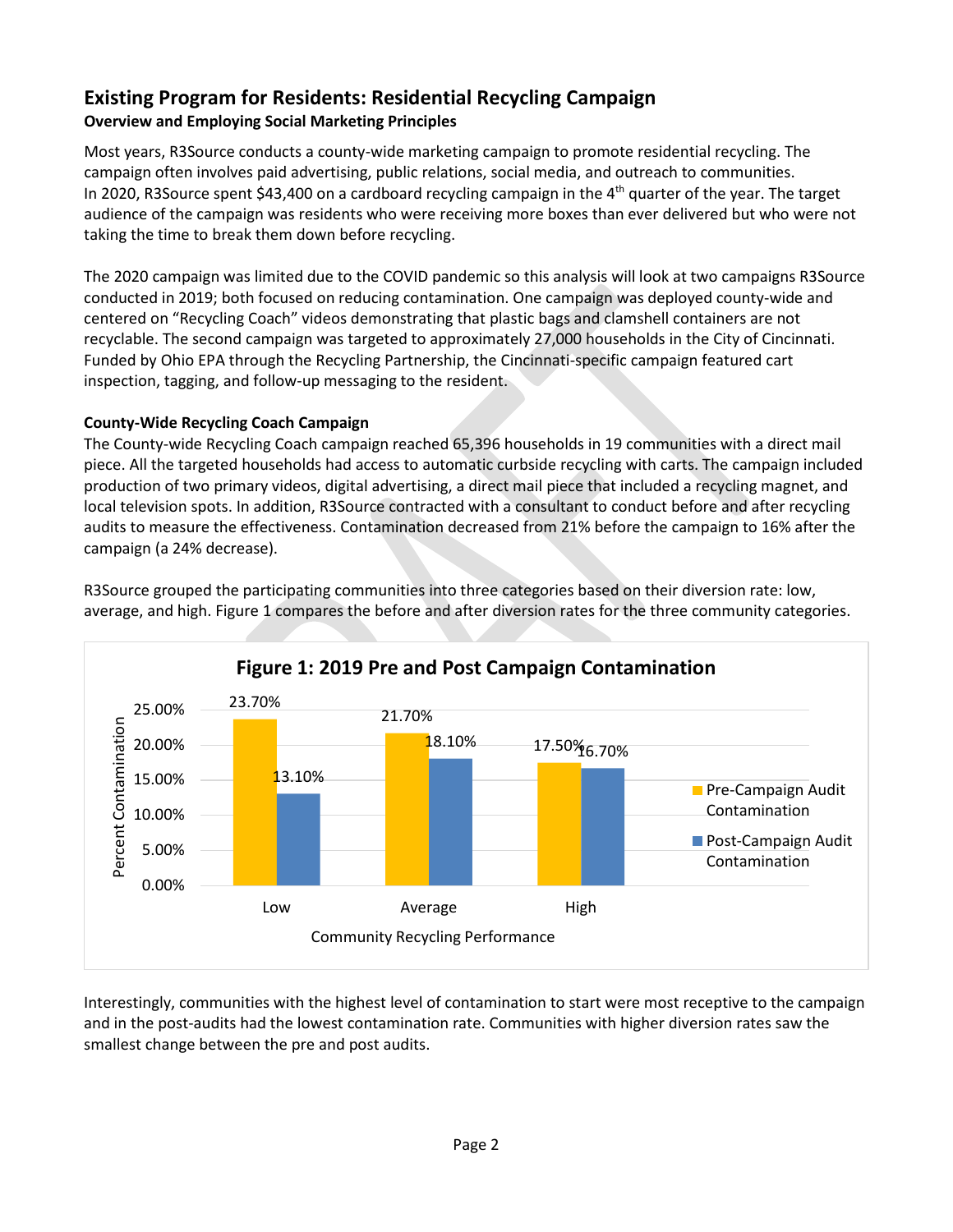Table 2 gives an overview of the cost per element of the county-wide campaign. R3Source spent \$2.10 per household on the campaign including the audit and \$1.60 per household without the audit cost included.

R3Source gathered and analyzed media clips, social media posts, website traffic, and hotline calls to measure the success of the campaign. During the campaign period (11/3/14 to 12/14/14) R3Source received:

| Table 2. 2019 County-Wide Recycling Campaign Elements |           |  |
|-------------------------------------------------------|-----------|--|
| <b>Medium</b>                                         | Cost      |  |
| <b>Digital Advertising</b>                            | \$50,000  |  |
| <b>Video Production</b>                               | \$17,200  |  |
| Direct Mail                                           | \$27,303  |  |
| <b>Broadcast TV</b>                                   | \$10,000  |  |
| <b>Audit Cost</b>                                     | \$33,000  |  |
| otal                                                  | \$137,503 |  |

- 1,916 unique page views for R3Source homepage
- 156 unique views for the campaign page (versus 98 in the previous period)
- 69 sessions referred from the WLWT component
- 13 new followers on Facebook and 1,360 engagements
- 48 new Twitter followers and a total reach of 7,451 people
- 538 calls to the recycling hotline
- No increase in recycling tonnage attributable to the campaign

#### **Cincinnati Cart-Tagging Campaign**

The targeted campaign in Cincinnati funded through a partnership of Ohio EPA and the Recycling Partnership reached 27,628 households within Cincinnati. The campaign involved hiring auditors who would check the recycling carts for all participating households five times. The first time an auditor found contamination in a cart was a warning- the material was still collected but an "oops" tag was left behind letting the residents know the mistake. Should the same address include contamination again, the material was left behind with a similar tag letting them know the material was not recyclable.

| Table 3. 2019 Cincinnati Cart-Tagging Campaign Elements |          |  |
|---------------------------------------------------------|----------|--|
| <b>Medium</b>                                           | Cost     |  |
| <b>Mailers and Social Media</b>                         | \$27,140 |  |
| <b>Tagging Labor</b>                                    | \$19,179 |  |
| Rubicon App and Auditor Phones                          | \$5,195  |  |
| Miscellaneous                                           | \$204    |  |
| Audit Cost (estimated)                                  | \$10,000 |  |
| Total                                                   | \$61,718 |  |

The Cincinnati campaign included two direct mail pieces and utilized the Recycling Coach videos created for the county-wide campaign. Contamination decreased from 28% at the start of the campaign to 19% at the end of the campaign- a 32% decrease. Table 3 gives an overview of the costs associated with the campaign.

| Table 4. 2019 Residential Recycling Campaign Comparison |             |            |  |
|---------------------------------------------------------|-------------|------------|--|
|                                                         | County-wide | Cincinnati |  |
| Number of Households                                    | 65,396      | 27,628     |  |
| Cost Per Household                                      | \$2.10      | \$2.23     |  |
| Decrease in Contamination                               | 24%         | 32%        |  |

The Cincinnati campaign was largely grantfunded and some of the cost, such as the cost of the audit was covered by Rumpke. However, the cost per household for this campaign was \$2.23 with the audit and \$1.87 without the audit. Table 4 compares the two campaigns side-by side.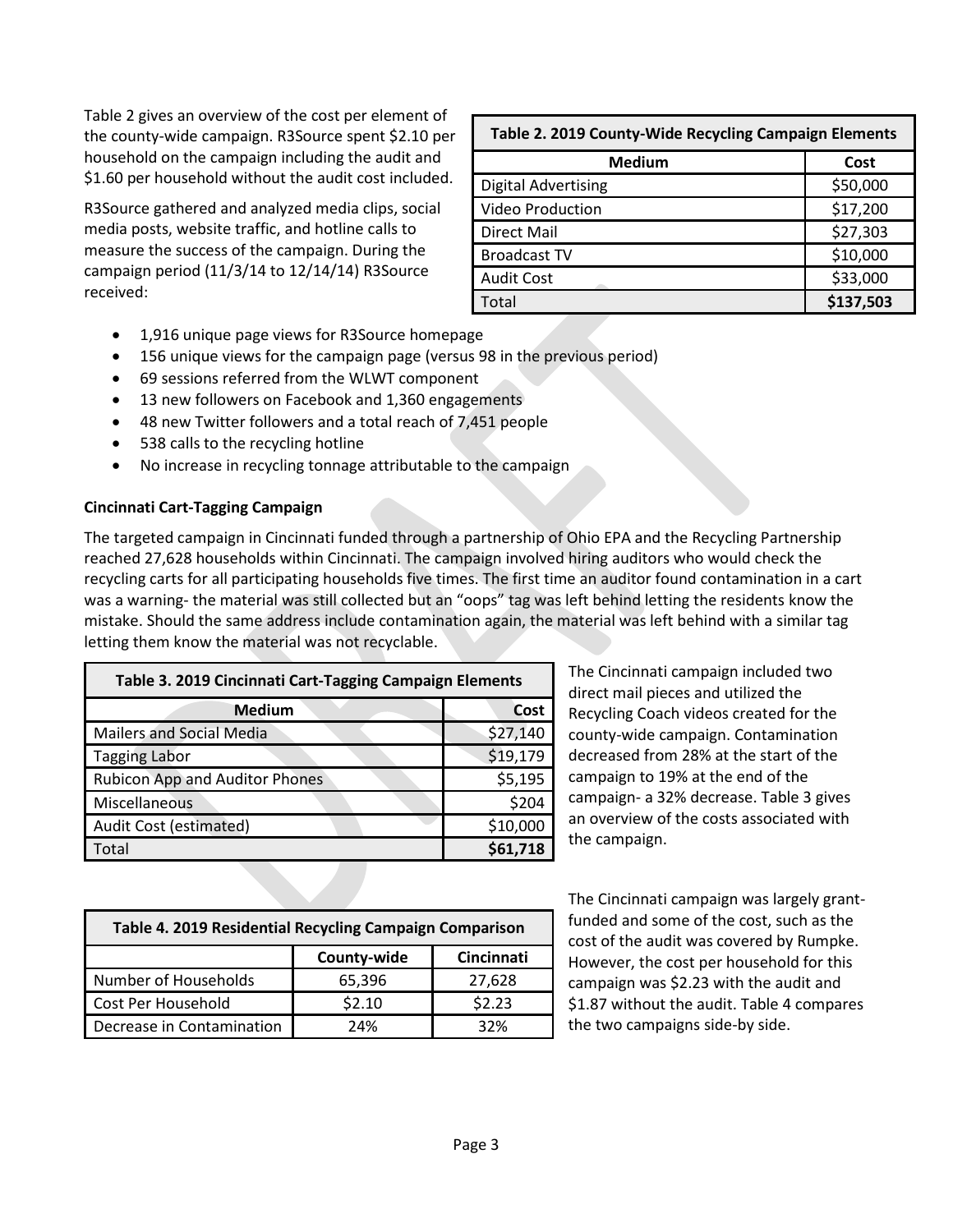| <b>Strengths</b>                                | Weaknesses                                     |  |
|-------------------------------------------------|------------------------------------------------|--|
| Increases recycling awareness.                  | Difficult to claim overall Hamilton County     |  |
| Residents and communities provide positive      | $\bullet$                                      |  |
| feedback.                                       | increase in recycling or decrease in           |  |
| No cost to communities.                         | contamination as a result of campaign.         |  |
| Comprehensive multi-media approach.             | Inconsistent, not offered every year.          |  |
| Partnership with communities to leverage        | Cannot send something to every resident-       |  |
| campaign.                                       | too costly.                                    |  |
| Campaign is based on research and background    | The direct mail is wasteful if not used and/or |  |
| information.                                    | recycled.                                      |  |
| Encourages residents to recycle more when away  | Printed pieces can be dated if acceptable      |  |
| from home.                                      | $\bullet$                                      |  |
| Durable magnet has led to a number of residents | recyclables list expands in future.            |  |
| contacting R3Source for recycling and disposal  | Only target 1-4 family buildings, not large    |  |
| information years later.                        | multi-family properties.                       |  |
| Consistent recycling message throughout the     | Current funding levels are not suitable for a  |  |
| county.                                         | countywide campaign.                           |  |

# **Recycling Campaign Gap Analysis and Solutions**

- **1. Integrate more market research and community involvement.** Measuring the impact of a campaign can be difficult when tonnage numbers lag far behind the campaign, are not specific to the area or audience targeted, or do not accurately measure the focus of the campaign. R3Source also wishes to involve residents and community leaders from the target audience during campaign development to create more impactful campaigns.
	- $\triangleright$  Conduct market research before and after campaigns tailored to the campaign goals.
	- $\triangleright$  Reach out to communities and residents for input on campaign materials and message.
- **2. Cooperate with other organizations and communities with similar campaigns.** The City of Cincinnati, Rumpke Recycling, and other communities and counties surrounding Hamilton County regularly put out campaigns encouraging more recycling or reduced contamination.
	- $\triangleright$  Partner with organizations to pool resources and increase impact of campaigns.
- **3. Increase in person outreach to local communities and potential champions.** Local community leaders often do not completely understand what you can and cannot recycle. Communities can also leverage campaign assets to further promote and reach their residents.
	- $\triangleright$  Offer presentations at local community council and trustee meetings prior to a campaign.
	- $\triangleright$  Revive the Master Recycler course to empower local advocates.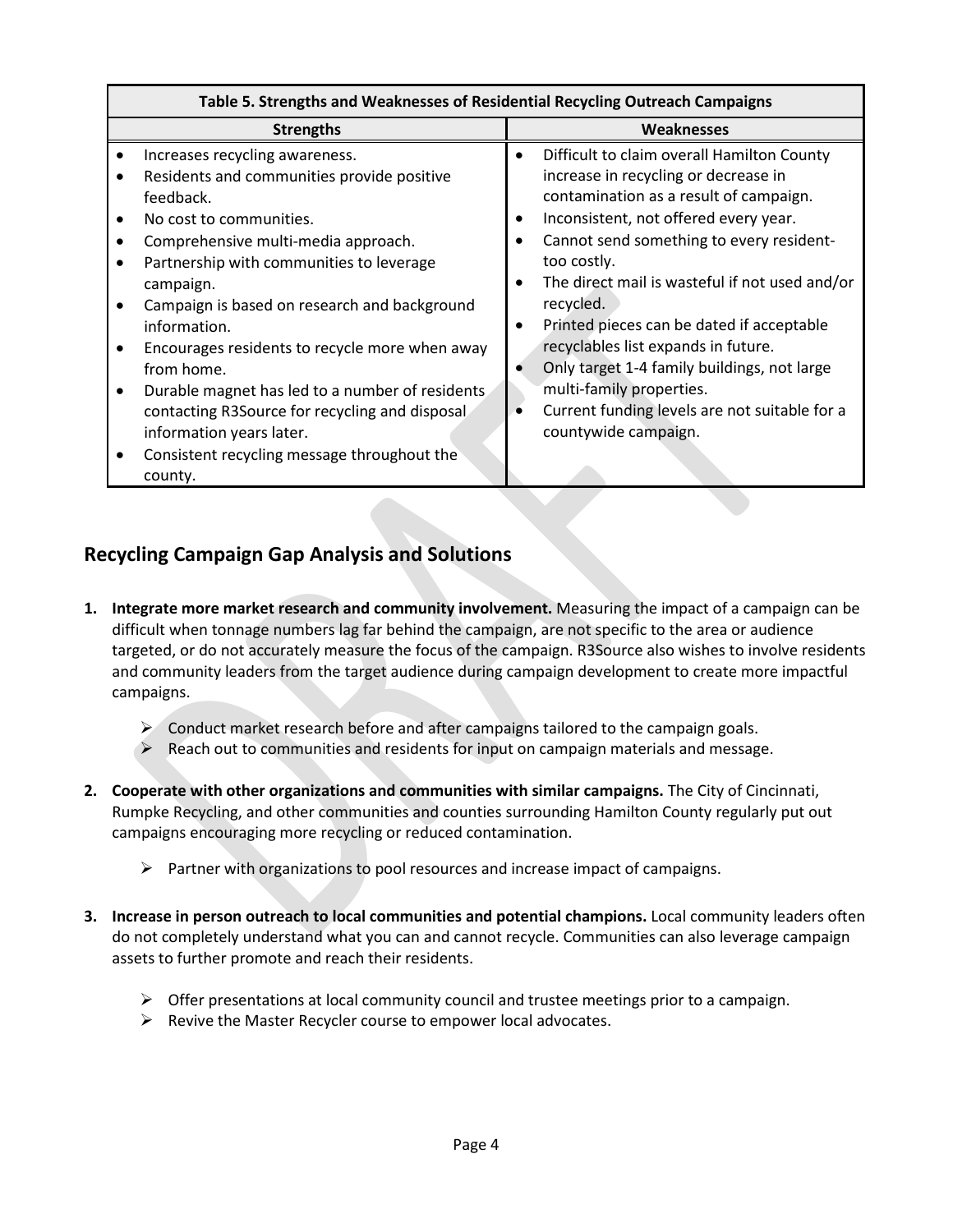# **Existing Programs for Students: Field Trips**

#### **Overview**

R3Source covers the cost of transportation and any related program costs for students to go on solid waste related field trips. Participating schools must currently recycle and be a member of the Let's Stop Waste in Schools program to qualify for R3Source's field trips.

Field trips reach the audiences of students, teachers, and chaperones. Educating students encourages children to form habits early and to bring that behavior home. Educating the educators and chaperones ensures they have updated information and are able to reinforce what the children learn about reducing waste.

The field trips offered are specific to certain grade levels. Each field trip centers on at least one waste reduction topic. Field trip descriptions can be found on ou[r website.](https://hamiltoncountyr3source.org/332/Field-Trips)

In the *Hamilton County Solid Waste Management Plan Update 2018-2032*, R3Source states that we will continue helping schools set up recycling programs and providing field trips.

#### **Tracking Results**

Table 6 shows that R3Source has provided a consistent number of field trips over the last five years with a slight dip in 2018. All field trips were cancelled after March of 2020 due

to COVID-19.

As part of the R3Source field trip reimbursement program, students are required to submit reflections after the field trips. These reflections can take the form of posters, writing, videos, or other mediums. The teachers get to choose what type of reflection to assign the students so that it is tailored for the needs of each class.

| <b>Table 6. Field Trips Attended</b> |                    |                       |  |
|--------------------------------------|--------------------|-----------------------|--|
| Year                                 | <b>Field Trips</b> | <b>People Reached</b> |  |
| 2016                                 | 42                 | 2,421                 |  |
| 2017                                 | 37                 | 2,519                 |  |
| 2018                                 | 31                 | 1,704                 |  |
| 2019                                 | 36                 | 2,220                 |  |
| 2020                                 |                    | 123                   |  |

#### **Field Trip Offerings**

R3Source offers seven field trip options to schools targeting different age ranges.

#### Compost Kids

- Location: Civic Garden Center
- Grades: K-6
- Theme: Nature cycles through the seasons in many ways, and composting recycles nutrients back into the soil ecosystem.
- Students participate in hands-on activities outdoors to learn about the critters in gardens and the roles they play in the ecosystem.

#### America Recycles Day

- Location: Cincinnati Zoo and Botanical Garden
- Grades: 3-5
- Theme: Waste reduction and recycling have a positive impact on people, animals, and habitats around the world.
- One-day event
- Students participate in activity stations related to waste reduction around the Zoo

#### Don't Trash It

- Location: Rumpke Landfill
- Grades: 1-12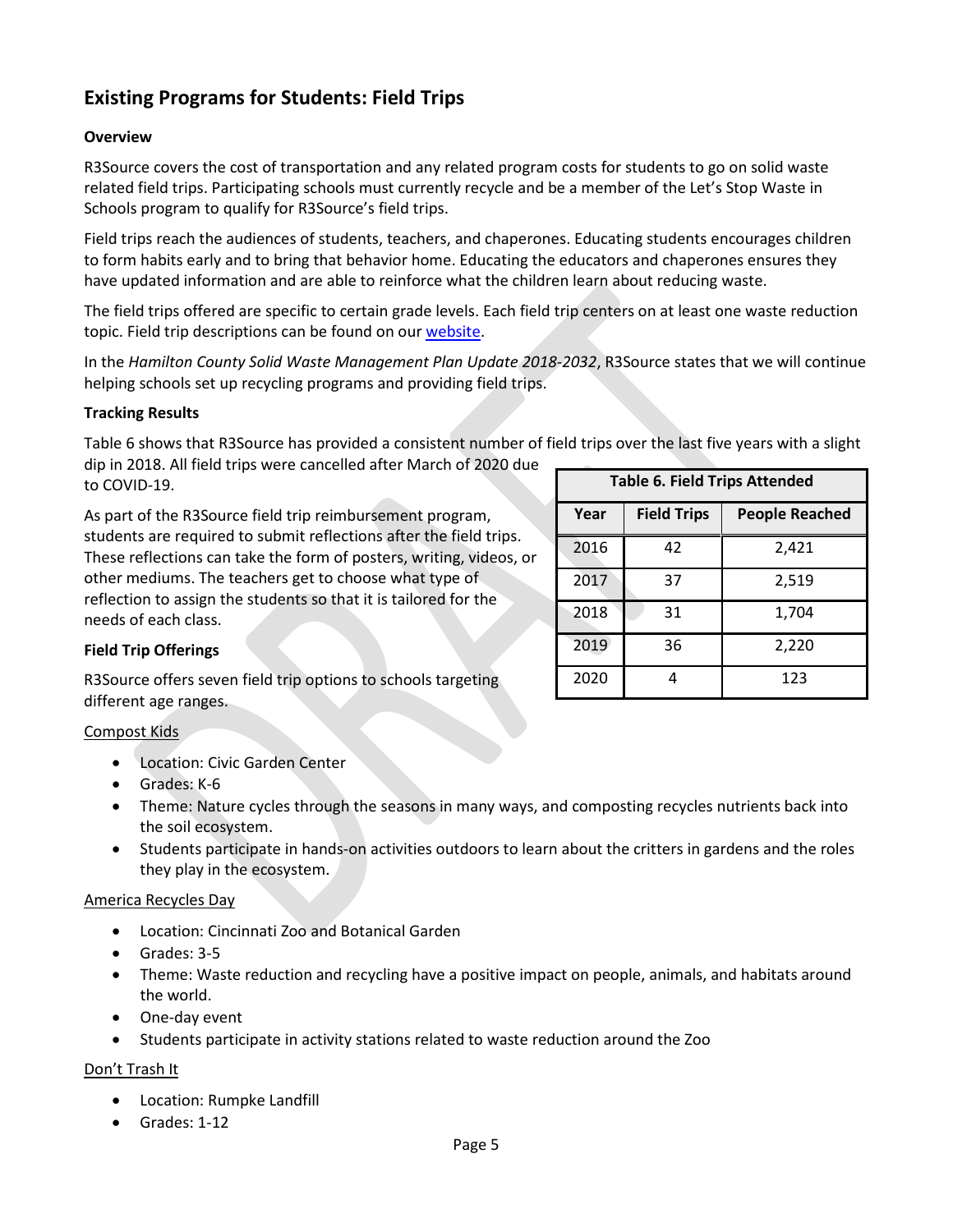- Theme: When items are thrown in the trash bin, they do not just go "away" but are taken to the landfill.
- Students ride a bus through the Rumpke landfill and learn how it works.

#### Where Does All the Garbage Go?

- Location: Rumpke Landfill and Burnet Woods
- Grades: 1-6
- Theme: Garbage must go somewhere after it is thrown in the trash bin, and it has an impact on the planet.
- Students take a nature hike to observe natural cycles and play various games to learn about recycling and composting. Then they ride a bus through the Rumpke landfill and learn how it works.

#### Trash Talk

- Location: Rumpke Landfill and Rumpke Materials Recovery Facility (MRF)
- Grades: 9-12
- Theme: Garbage and recyclables must go somewhere after we put them into their respective bins, and this requires an intricate system to operate.
- Students take a bus tour of the landfill, and then they tour the MRF to see how recyclable items are sorted.

#### Farms and Food Waste

- Location: Gorman Heritage Farm
- Grades: 3-8
- Theme: Food is a valuable resource that takes time and energy to produce, so steps must be taken to reduce food waste to help the planet.
- Students learn why and how to reduce food waste through hands-on activities at various stations around the farm.

#### La Soupe Pilot

- Location: La Soupe
- Grades: 10-12
- Theme: Food waste in the US is a major problem that can be prevented by shopping responsibly, understanding food, and learning how to creatively use what is available to cook meals.
- Students will tour the La Soupe facility, learn about food waste in the US, prepare rescued food for donation to those in need, and create a meal with ingredients in the pantry.

Figure 2 shows the geographic locations (blue dots) of the current field trips.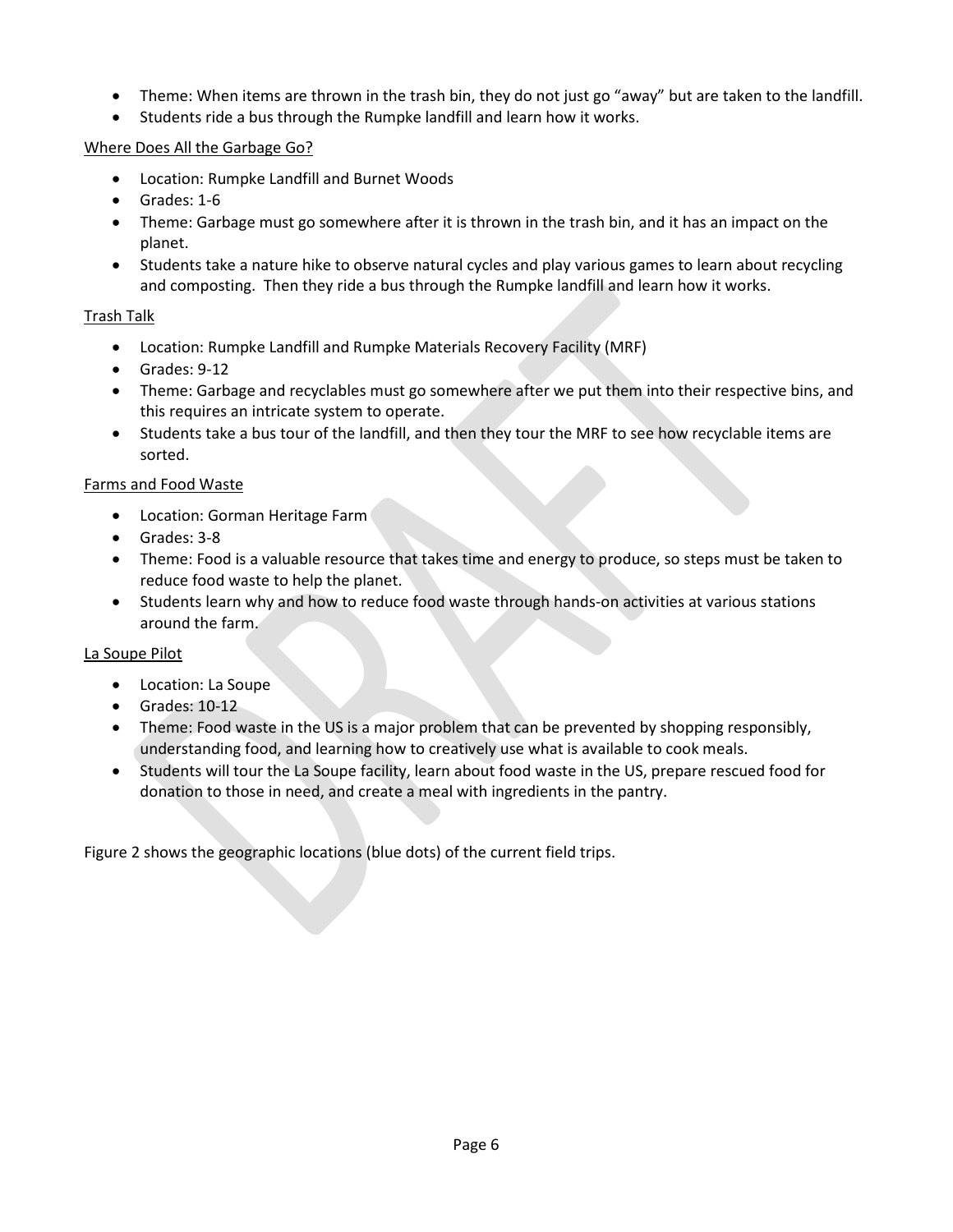



#### **Marketing Field Trips**

R3Source markets field trips through the following avenues:

- Newsletter
- R3Source website
- Facebook
- Partnering organizations
- During one-on-one meetings with administrators and teachers.

These efforts have generated plenty of interested schools that align with the R3Source budget for the program.

#### **Measuring Effectiveness and Cost**

To measure the effectiveness of the field trips, R3Source requires teachers to submit student reflections shortly after the completion of the trip. This ensures students synthesize information learned. Many of the same teachers return year after year with their next class of students.

In 2020, R3Source spent \$1,914.94 on student registrations and bus transportation for field trips. To provide a normal year for comparison, in 2019 R3Source spent \$10,206.08 on student registrations and bus transportation for field trips.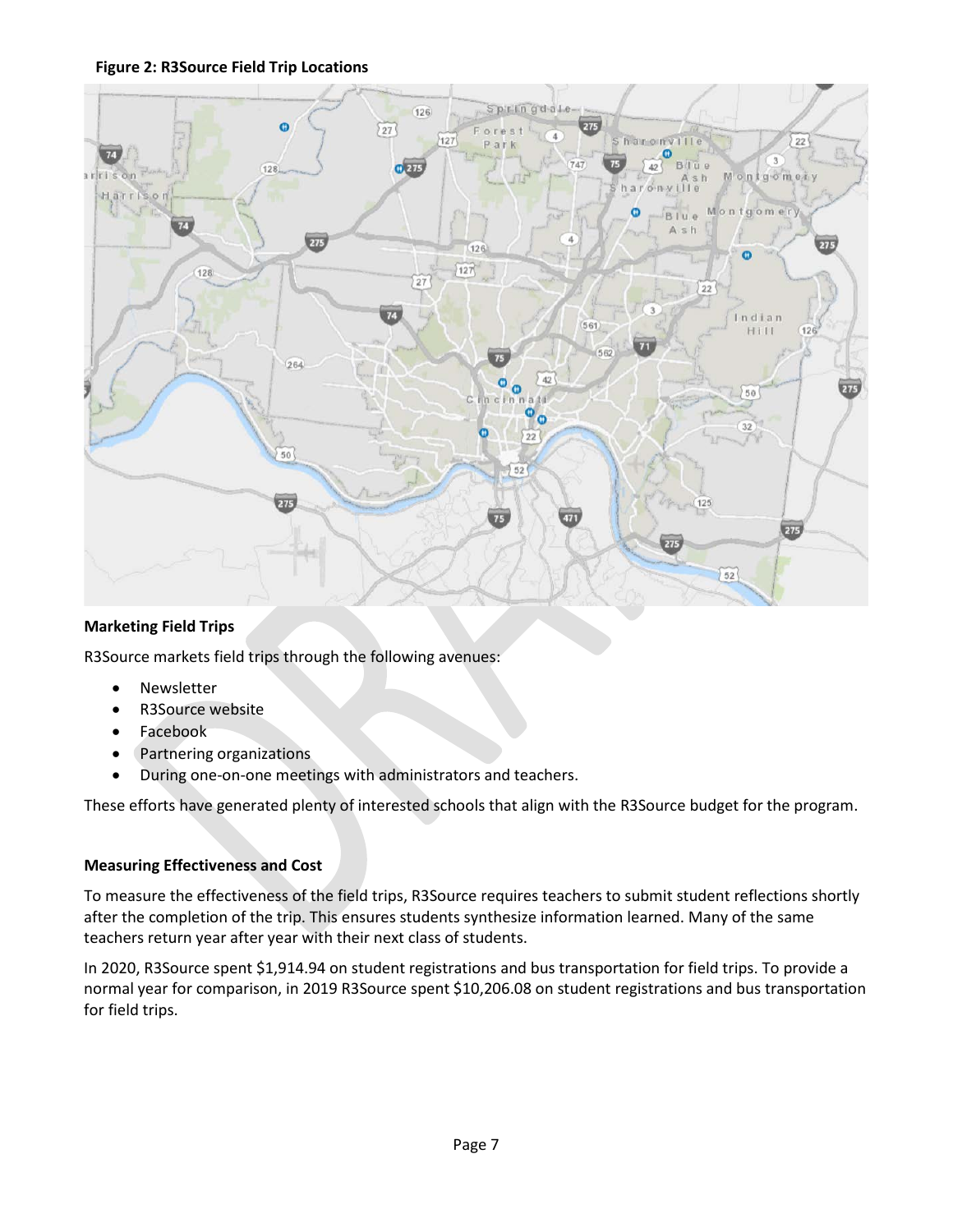| Table 7. Strengths and Weaknesses of Field Trips                                                                                                                                                                                                                                                                                                                          |                                                                                                                                                                                                                                                                                                        |  |  |
|---------------------------------------------------------------------------------------------------------------------------------------------------------------------------------------------------------------------------------------------------------------------------------------------------------------------------------------------------------------------------|--------------------------------------------------------------------------------------------------------------------------------------------------------------------------------------------------------------------------------------------------------------------------------------------------------|--|--|
| <b>Strengths</b>                                                                                                                                                                                                                                                                                                                                                          | <b>Weaknesses</b>                                                                                                                                                                                                                                                                                      |  |  |
| All grades of students have access to field trips.<br>Provides experiential learning, which is an<br>important component of acquiring knowledge.<br>Students get opportunities to see first-hand how<br>compost is made, how landfills work, or how<br>recyclables are processed.<br>Student reflections are a valuable processing tool<br>when learning new information. | School must complete forms and prove<br>payment to bus company before<br>reimbursement (cumbersome).<br>Field trip opportunities are limited by partner<br>availability.<br>We do not have demographic data.<br>Schools must recycle and register with the<br>LSW Program to qualify for a field trip. |  |  |

# **Field Trip Gap Analysis and Solutions**

- **1. Improve geographic availability of field trips.** Currently most field trip opportunities focus in the southcentral area of Hamilton County. Offering field trip opportunities in more regions of Hamilton County will increase accessibility for rural and suburban schools.
	- $\triangleright$  Identify possible field trip partners in the south-western and south-eastern areas of Hamilton County.
	- $\triangleright$  Identify opportunities for customized local field trips near schools.
- **2. Target underserved schools and improve accessibility.** A key learning from the DEI consultant was to collect and evaluate demographic information of program participants. This may be difficult for specific program participants since they are children, but R3Source may be able to extrapolate based on participating school demographic data. Once demographic data is collected and evaluated, R3Source staff can identify schools and demographic groups currently underserved with the field trip program.
	- $\triangleright$  Collect demographic data for all field trip participants.
	- $\triangleright$  Reach out to schools with underserved populations.
	- $\triangleright$  Consider and implement ways to improve accessibility such as sign language, sensory experiences, Spanish translation, and wheelchair accessibility.
- **3. Create new field trips focusing on new topics.** Field trips focused on reducing wasted food, food rescue, and reuse would align with other efforts R3Source is undertaking.
	- $\triangleright$  Look for partners who could offer field trips focused on reducing wasted food and/or reuse.

## **Conclusions**

Hamilton County R3Source has programs covering the five main audience categories: residents, schools, industries, commercial businesses, and communities. After looking more deeply into the residential recycling campaigns, R3Source could integrate more involvement of both community officials and the target audience in the development of the campaign and in helping promote the message. Many other organizations promote similar messages and R3Source can reach out to these organizations to coordinate campaigns and pool and share resources for more impact.